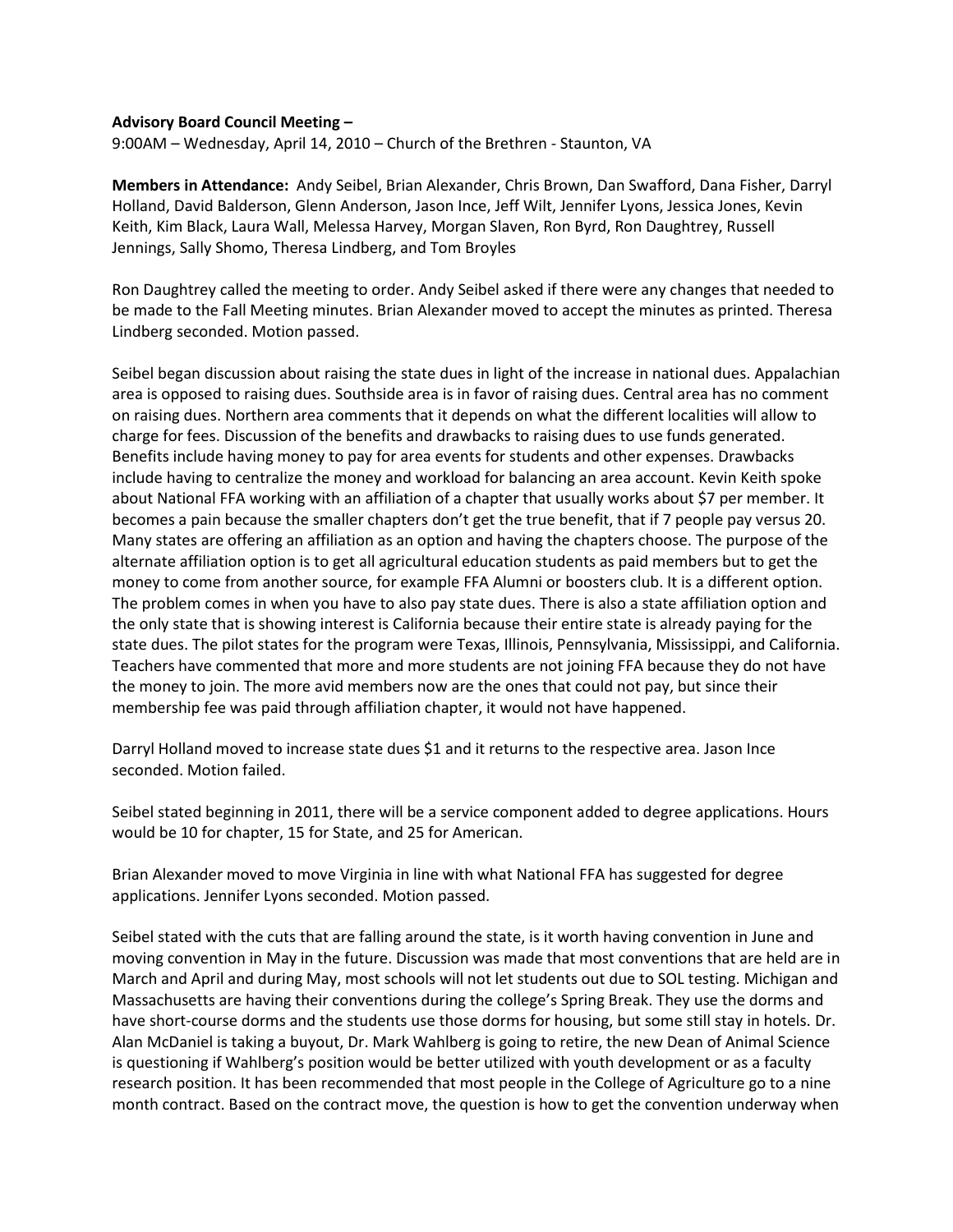the contract status might be cut. If the contests are going to be successful, teachers need to be more proactive in running the contests in their entirety and working together more as a group. Area teachers need to be talked to and reconvene either this summer or fall and make an informed decision as to what we need to do with convention in the future years.

In December, all funding had been eliminated for the project and Governor Kaine's budget is what the General Assembly had to start with and there was no money for Agriculture Education as of June 30. The Growing the Next Generation: Virginia Agricultural Education Annual Report 2008-2009 that was submitted was put by Tom to show others what Virginia Agricultural Education is doing. Suggestions were made to highlight the stars, NAAE awards, local budgets and reflections, NICE, Agriscience Ambassadors, and Collegiate FFA. The FFA section will be expanded and Todd Moore's experience in China, going abroad with FFA should be added as well.

Glenn Anderson began the discussion of the new Foundations of AgriScience course is done. There are lesson plans for each of the required units already done with everything you need to teach the material. It should be going up on the VERSO website. Once VDOE completes the intro, then an intro to each of the pathways will be completed. The Intro to Plant Sciences is being worked on and needs to be reviewed. The things that need to be worked on are the proposed topics that would go into the class, and outline the individuals that would be working on the curriculum. The Intro into Plant Systems, Intro to Natural Resources, Intro to Animal Systems, Biotechnology, and Food Systems, which there is no class currently, are complete. Feedback needs to be provided to Anderson and Seibel. You would do an introduction to the pathway and then following through and complete that pathway. The Intro to Foundation should be up on the CTE Verso Resource Center website by the end of June and will carry the 8006 course code. The Intro to Plant Sciences is something that can be started with teachers on Monday of Ag Teacher's conference to review for clarity. Intro to Animal Science could also be reviewed by the conference as well once completed. Compare the competencies to the one that is online. The course that is online is the one that teachers need to follow and see if there are any suggested changes that need to be made. Some of the units for Food Systems were taken from 8008. There are no schools offering Biotechnology as of now.

Seibel stated the new record books that are to be implemented in classes are up on the Scholar Site. The Scholar Site is accessible directly from the Virginia Tech Homepage. Teachers need to volunteer one lesson plan to the Scholar Site which gains them access to using the materials on the website. Materials are full lessons that can be changed by the individual teacher to fit their needs but are aligned to the competencies that need to be taught in classes. Dana Fisher suggested during the summer conference to sit down with the teachers, create a workshop, have the teachers bring one lesson, the reason for the formatting, no one is an expert in agriculture, the only way we can get out of the comfort zone, and to try and make you go outside of your comfort zone. Jeff Wilt asked if there would be a need for a computer lab with internet access and last at least one hour to present and show what the Scholars Site has to offer. Sally Shomo suggested to resend the Scholar Site email and make it more eye appealing enough to get people to read and be aware of firewalls and access, also, maybe open a new email account to use for Scholar Site so school email filter does not block incoming messages. There is a complete measurement where the students write down the width and other dimensions of the items for Agricultural Mechanics. This past fall, Tom Broyles asked three teachers to give everything they had on Agricultural Mechanics for student teachers. Broyles received over 70 lesson plans that explained Agricultural Mechanics from beginning to end.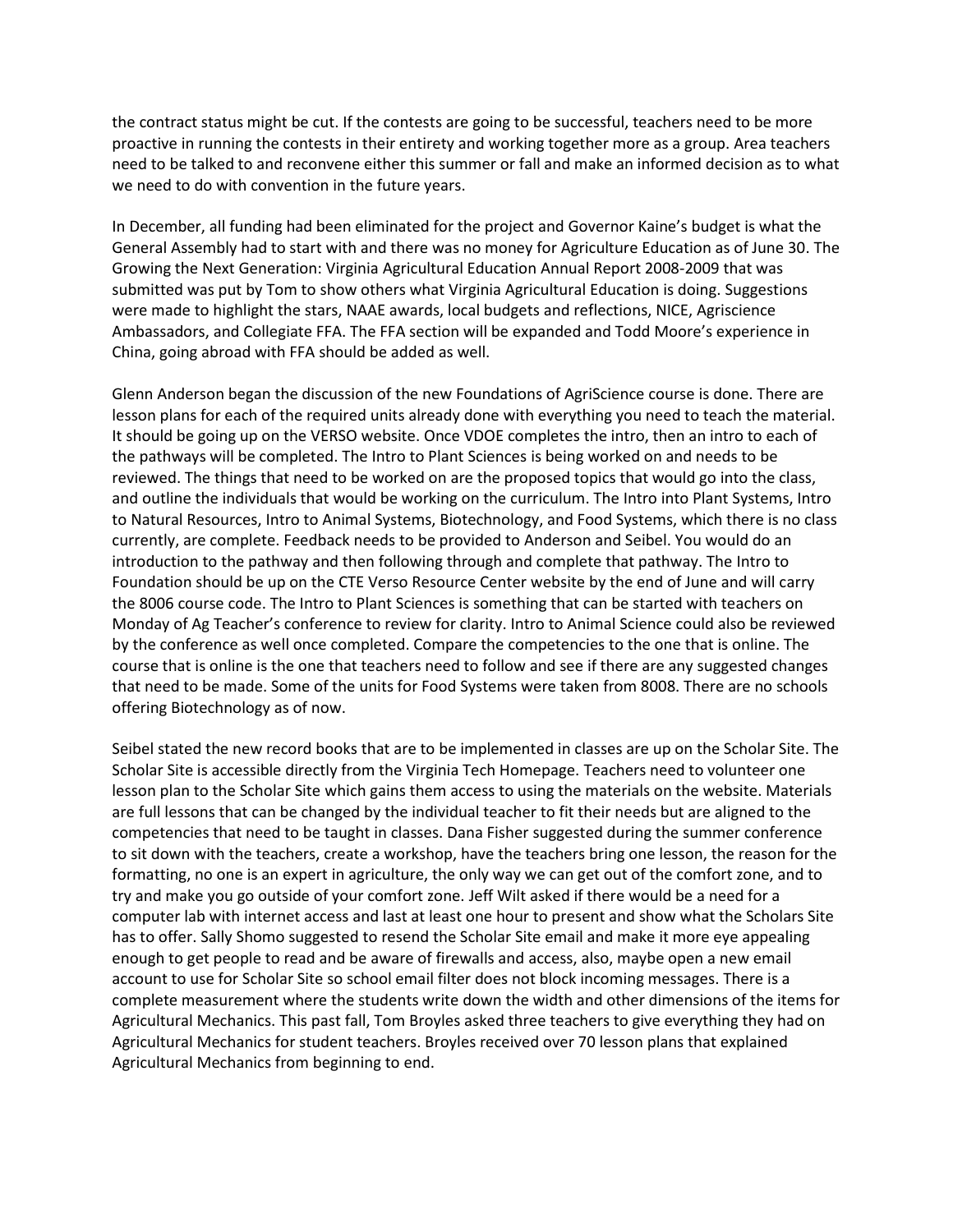Farm Bureau supports the students of Agricultural Education as the future of the Farm Bureau organization. A few weeks ago, the Virginia FFA Association state officers were invited to go to training in Richmond for Farm Bureau. The Officers and Seibel were participated in leadership development and multi-intelligence trainings and activities planned by Farm Bureau. Ron Saacke wants to build a relationship between FFA and Farm Bureau as our activities overlap, for example, the Farm Bureau PALS Program and the FFA Food for America Program are identical. Farm Bureau currently has their Women's Committee who created the Farmer Hero cartoon character that will be revealed this summer at the Farm Bureau conference. The Virginia FFA Association state officers are invited to the Farm Bureau conference to continue to build and maintain the relationship between FFA and Farm Bureau. Farm Bureau has also increased their budget almost four times to develop more programs and opportunities for Virginia's agricultural youth. The new funding structure created almost has of its funding staying in the locality building up the individual agricultural areas statewide.

Broyles began discussion about the Made for Excellence (MFE) Conferences report from the Virginia Tech graduate students. The report mainly is about behavioral changes that need to be studied over a long period of time. When analyzing the data collected from the surveys distributed before the conference and after, the  $8<sup>th</sup>$  and  $9<sup>th</sup>$  grade students participating in the conference are showing significant change whereas the  $11<sup>th</sup>$  and  $12<sup>th</sup>$  graders are not demonstrating as much change. The Signal Knob Middle and Chatham Made for Excellence Conferences were both reported. The Appalachian MFE that was scheduled for late winter has been rescheduled for the week of April 19; however, attendance is an issue as students are involved in different spring activities. Seibel stated the money charged at the VT and Dinwiddie Leadership Conferences, formerly AES Conference, held in the fall, goes to the Cathy Hively Hughes fund. \$2 of the fee is for the conference format, \$15 into the Hughes fund, and the remainder to the graduate students to be able to apply for out of state conferences to present information and work on their program. Question was posed if to have a meal at the end of leadership conferences which is the additional charge of the fee or to not have a meal, reducing the cost of the leadership conference. Suggestion was made to maybe go to a Mega Conference, having one big conference at one time.

Wilt stated the Agricultural Education Teacher's Conference will begin on Monday, July 12 in Winchester at the Hilton Garden Inn. The Hilton Garden Inn will be the primary hotel for the conference and the overflow will be at the Wingate by Wyndham. The Conference will run from Tuesday through Thursday. Conference will have focus on professional development workshops for teachers. There will be a lower number of tour opportunities, they will not only be educational but fun so it is encouraged to register early and get tours scheduled.

Ron Byrd discussed the Teachers' Conference letter, registration form, and workshop list are all on the VAAE website [\(www.aee.vt.edu/vaae/convention.html\)](http://www.aee.vt.edu/vaae/convention.html). All registration checks need to made payable to VAAE. Make sure to send in the registration money with the workshop and tour selection. Workshop and tour information will be entered as they are received. Early bird registration is through June 1 and must be postmarked June 1 to be considered early bird. The cost is \$165 for the early bird registration. After June 1, registration is \$195. If you are one of the first 50 to submit early bird registration, you will be entered to win a \$100 cash prize. Anybody who registers between now and June 1 will be entered to win a \$50 cash prize. An email will be sent out to agricultural educators to notify them of the sweepstakes drawing. As of today, 38 agricultural educators paid dues by check or cash in one installment; 21 entered into the \$20 per month automatic checking account withdrawal option; 13 paid by credit and options were Visa, Master Card and American Express. The American Express option was dropped as none of the members paying used American Express.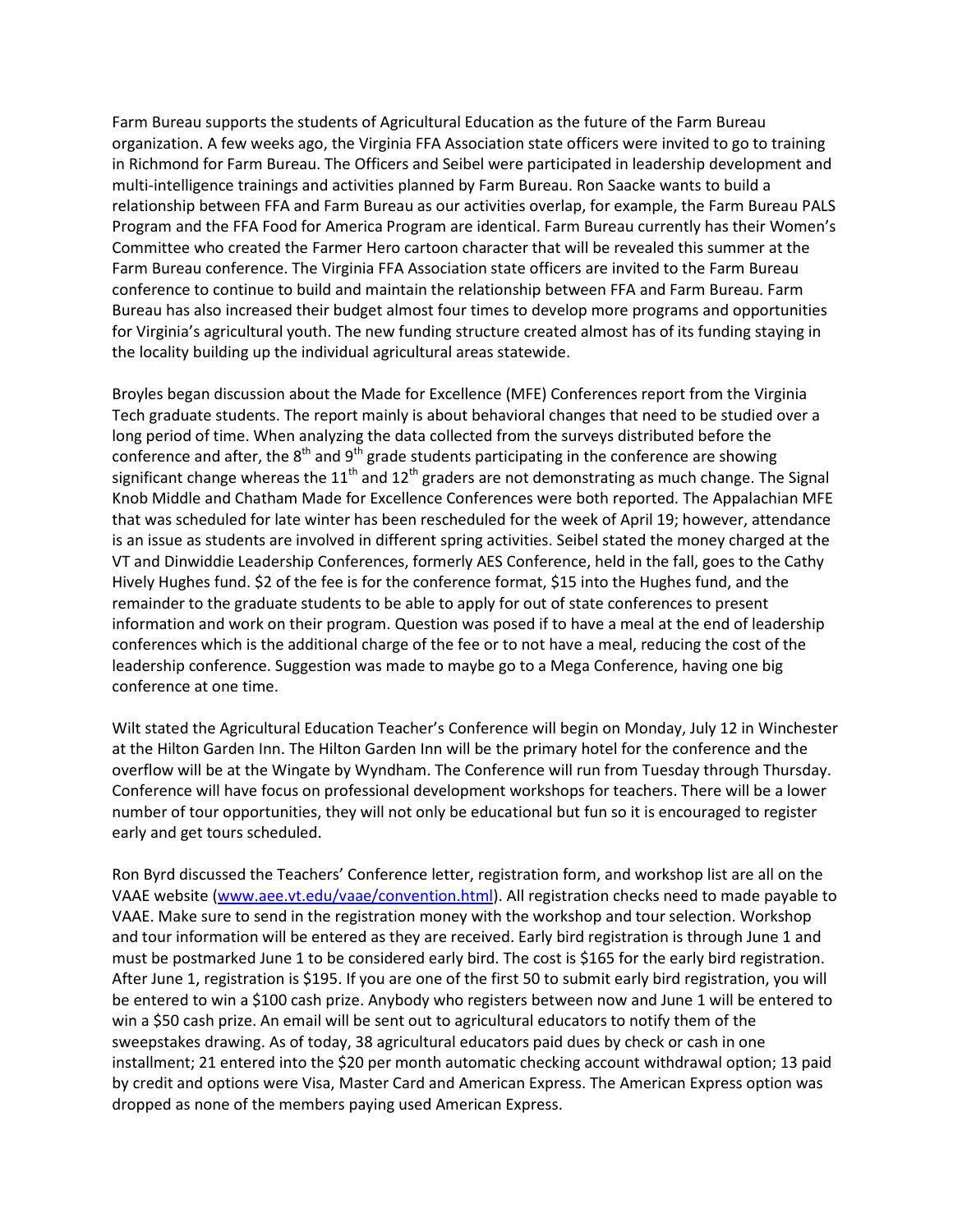Byrd also discussed for Alumni membership, if Alumni members pay \$15 for 10 months, their membership is paid forever. This is an option that members should look into as once you hit 100 Alumni memberships you earn one free WLC Scholarship. If you do not have an Alumni chapter, Virginia has the Founding Fathers chapter which is the catch all for those who do not have a local affiliation.

Seibel stated for the store at state convention, the profit from the store goes to the permanent account, after this year, the profit will go to state officers to attend the National Alumni Conference.

Seibel stated agricultural education teachers on the advisory council should complete their applications for the Virginia Pork Industry, Virginia Forestry, and the Virginia Milk Boards by the respective deadlines. They are State Government appointments. Members should have received emails regarding the vacancies and application process.

Kate Hawkins stated the survey the Virginia Agricultural Educators took in the past fall was used to create workshops that would be on Wednesday and Thursday morning during the state teachers' conference. The workshops are limited in availability. For the Basic Electricity workshop, participants will build the wiring frames and get all the supplies at the end of the workshop. The workshop is ideal for those who have six or less years experience, but if you haven't taught electrical principles or need a refresher, it is open to anyone to attend. Other workshops include Greenhouse Floral and Machinery and Shop Machine Service. There will be tours on Wednesday afternoon. The tours include the Conservation and Biology Institute, Trex, Winchester Fruit, Sunflower Cottage (herb garden), local vineyard, and North American Greeters. The Golf Tournament will be on Monday and other options include a tour given by Darryl Holland of Harper's Ferry Antietam and canoeing. Dr. Anderson will have a curriculum writing workshop and Thursday afternoon, there will be the Greenhouse Certification and Industry Certification tests. Also, the Agricultural Education newsletter, AG ED Connections, Hawkins will start doing themes based on the pathways. The pathways will change monthly.

Morgan Slaven stated the state officers had 72 chapter visits total. There have been 16 in the Appalachian Area, 23 Central, 27 Northern, eight Southside, and two in the Eastern. There are seven visits planned for Southside, 22 banquets, and seven FFA events until the end of the year. The officer team has been to National FFA Convention, New Teachers' Meeting, Farm Bureau, ISSLO – China (largest group to attend), Rose Bowl Parade, Signal Knob and Chatham MFE Conferences, Zach Wakeman visited with Dr. Case when he spoke at James Wood, FFA Camp (Michelle Wood was unable to attend as she went back home out West), the last week of January the team came up with the state convention logo, video ideas, session assignments, and giveaways; Regina Holliday and Barrett Keene will be guest speakers at convention. The officers are busy recording their addresses and will keep working two to three days a week on state convention to get it planned and ready for the end of June. Seibel explained for convention fees, \$54 per person to conduct convention and the rest of the money goes to Virginia Tech. The lighting company takes \$13,000, USSA \$6,000, plants, mats, scoring, etcetera \$3,000, plaques, pins, contest and convention materials \$25-30,000. Speakers at convention cost \$5 per student for speaker at \$5,000. Every pin that goes across stage is \$6. Area plaques are \$39 per piece and state plaques \$50 per piece. Plaques for first, second and third places are endowed at \$29 each. Richard Ratteau has the list of plaques/awards that need to be endowed. Convention is not a money-maker; just trying to cover costs. Ratteau stated Farm Credit made a \$10,000 donation to be the headliner for state convention. Seibel stated the cost of convention this year will be \$200 per person for a single room and \$190 per person for a double room. Also, the extemporaneous speaker would be on Wednesday during the business session. The convention dorms are Pritchard and Lee. The boys will stay in Pritchard and the girls in Lee.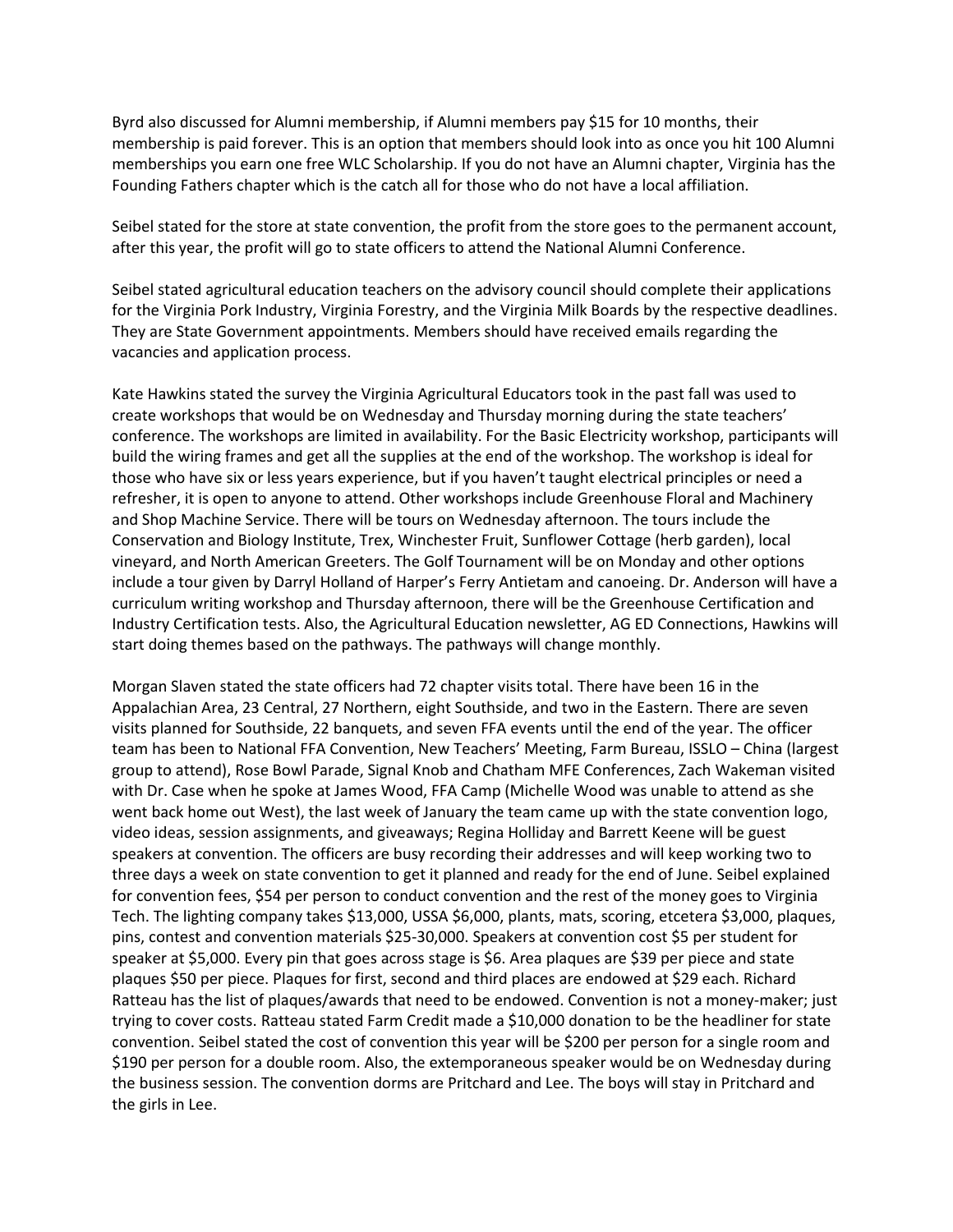Keyana Willis stated as a fundraiser for Virginia FFA, P. Buckley Moss is offering to redo a new print for an upfront fee of \$15,000. FFA would own the original and keep the profit.

Fisher introduced the Virginia FFA Foundation Board members. They are Brian Alexander, Sally Shomo, Dr. Glenn Anderson, Richard Ratteau, Keyana Willis, Phil Percy, Todd Mills, Brad Lowery, Keith Phillips, Scott Stevens, and Robert Mills.

Dr. Anderson discussed having to elect two representatives from the FFA Board of Directors serve as representatives to the Foundation Board. Members include, Brian Alexander, Russell Jennings, Ron Daughtrey, Kim Black, Melessa Harvey, and Jessica Jones.

Jeff Wilt moved Ron Daughtrey and Melessa Harvey serve as Foundation Board representatives. Laura Wall seconded. Motion passed.

Ratteau stated he had put in a grant for the Foundation to use the money from the grant now or use the interest later on.

Area Concerns:

Russell Jennings reported Central Area concerns were for the State Meats' Judging contest, the lighting was bad and the meat was vacuum sealed. Seibel stated the head of the agriculture and life sciences department hired a full time meat scientist. Due to this, all meats are inspected by an official meat inspector and meet standards. The inspector then takes the meat from the hogs and makes sausage, bacon, cures hams, etcetera. Since the meat is vacuum sealed, it can be sold, whereas in the past, that was not possible because of regulations. Also, having the meat in the contest this way saves money, because no meat has to be bought for the judging competition.

Appalachian Area expressed no concerns.

Eastern Area expressed no concerns.

Jason Ince reported Southside Area concern of the Tractor Operators form is not updated or on the state website. Seibel stated the matter would be looked into.

Kim Black reported Northern Area concerns were the Vet Science contest rules on the state websites does not have a skills section that National FFA does and needs to be checked into as requested in the fall. Seibel stated the information had been updated; however, the matter would be looked into again and fixed. Black also reported that someone on the state officer executive committee submitted a proposal for changes to the selection of future state officers. The changes were to: eliminate area vice presidents; allow two officers to come from the same chapter to be on the same officer team; and have a vice president or president return from the previous officer team to fill vacancies of a current officer team. The proposal was denied for consideration as it was submitted by one member of the executive committee, not the committee as a whole.

Seibel stated the state needs to nominate three teachers for Honorary American Degree. To be nominated, the teacher must have 85% membership and 15 years of teaching experience. The council is allowed to nominate three individuals at large. The maximum number of Honorary State Degree is 30.